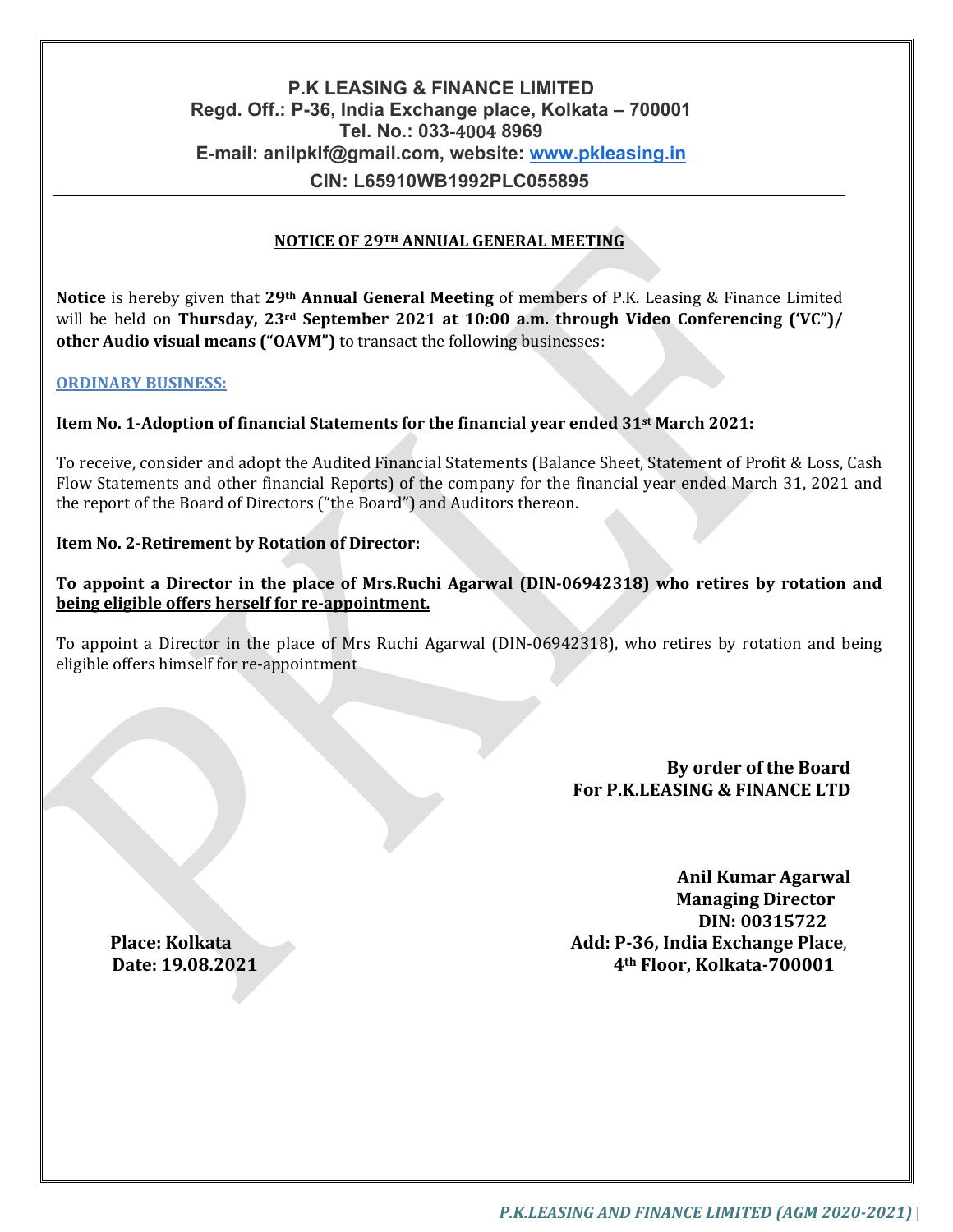## **NOTES:**

- 1. In view of the continuing Covid-19 pandemic, the Ministry of Corporate Affairs ("MCA") has vide its circular dated May 5, 2020 read with circulars dated April 8, 2020 and April 13, 2020 (collectively referred to as "MCA Circulars") permitted the holding of the Annual General Meeting ("AGM") through VC / OAVM, without the physical presence of the Members at a common venue. In compliance with the provisions of the Companies Act, 2013 ("Act"), SEBI (Listing Obligations and Disclosure Requirements) Regulations, 2015 ("SEBI Listing Regulations") and MCA Circulars, the AGM of the Company is being held through VC / OAVM.
- 2. Pursuant to the provisions of the Act, a Member entitled to attend and vote at the AGM is entitled to appoint a proxy to attend and vote on his/her behalf and the proxy need not be a Member of the Company. Since this AGM is being held pursuant to the MCA Circulars through VC / OAVM, physical attendance of Members has been dispensed with. Accordingly, the facility for appointment of proxies by the Members will not be available for the AGM and hence the Proxy Form and Attendance Slip are not annexed to this Notice.
- 3. Institutional / Corporate Shareholders (i.e. other than individuals / HUF, NRI, etc.) are required to send a scanned copy (PDF/JPG Format) of its Board or governing body Resolution/Authorization etc., authorizing its representative to attend the AGM through VC / OAVM on its behalf and to vote through e-voting. The said Resolution/Authorization shall be sent to the Scrutinizer by email through its registered email address to mseema8@gmail.com
- 4. The Members can join the Annual General Meeting in the VC/OAVM mode 30 minutes before and after the scheduled time of the commencement of the Meeting by following the procedure mentioned in the Notice. The facility of participation at the Annual General Meeting through VC/OAVM will be made available for at least 150 members on first come first served basis. This will include large Shareholders (Shareholders holding 2% or more shareholding), Promoters, Institutional Investors, Directors, Key Managerial Personnel, the Chairpersons of the Audit Committee, Nomination and Remuneration Committee and Stakeholders Relationship Committee, Auditors etc. who are allowed to attend the Annual General Meeting without restriction on account of first come first served basis.
- 5. Pursuant to the provisions of Section 91 of the Companies Act, 2013 and SEBI (Listing Obligations and Disclosure Requirements) Regulations, 2015, the Register of Members and Share Transfer Books of the Company will remain closed from **17th September, 2021 to 23rd September 2021**.
- 6. As per Regulation 40 of SEBI Listing Regulations, as amended, securities of listed company's shares can be transferred only in dematerialized form with effect from, April 1, 2019, except in case of request received for transmission or transposition of securities. In view of this and to eliminate all risks associated with physical shares and for ease of portfolio management, members holding shares in physical form are requested to consider converting their holdings to dematerialized form. Members can contact the Company or Company's Registrars and Transfer Agents, Niche Technologies Private Limited for assistance in this regard.
- 7. Members who have not yet registered their email addresses are requested to register the same with their DPs in case the shares are held by them in electronic form and with the company in case the shares are held by them in physical form.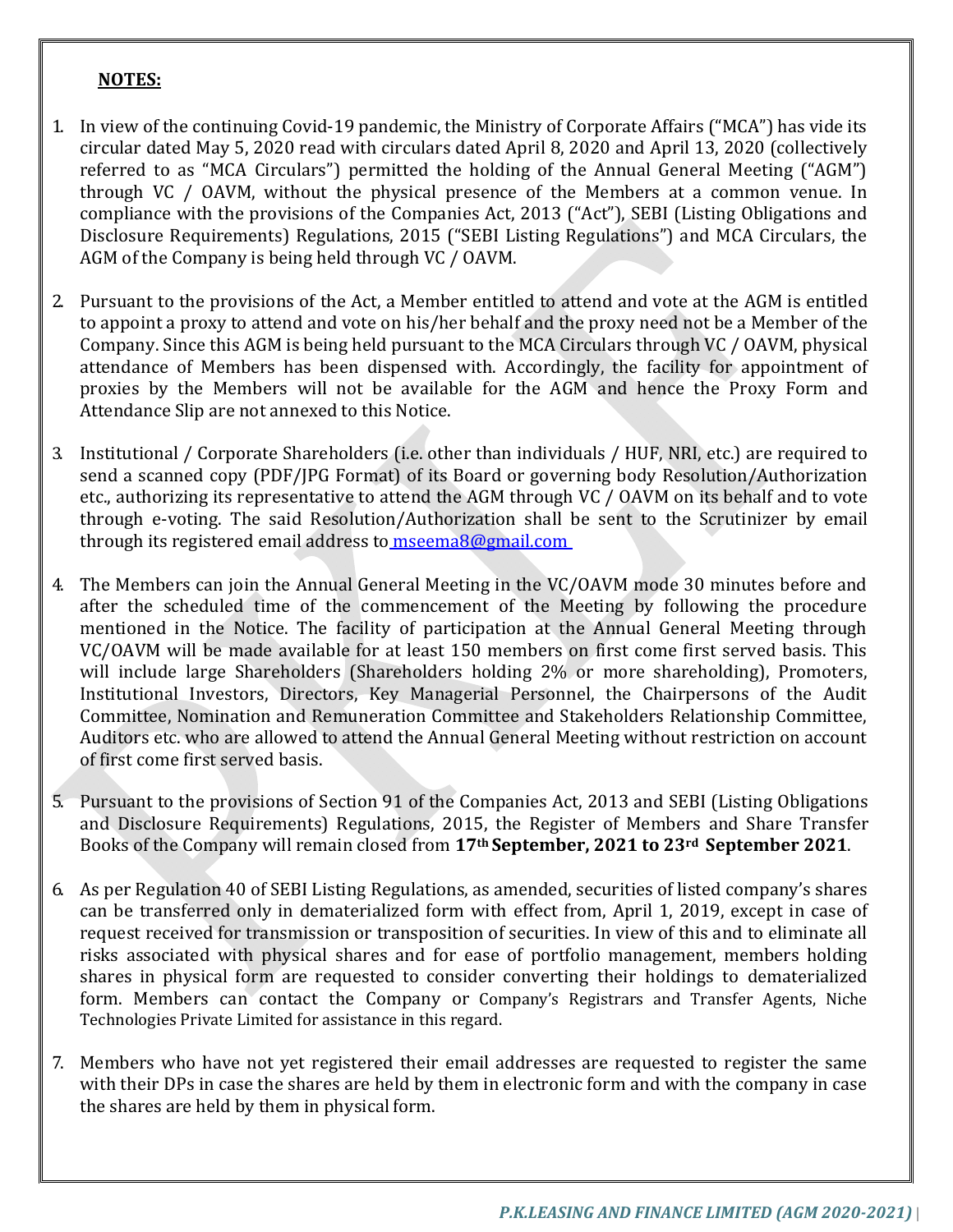- 8. Members are requested to intimate changes, if any, pertaining to their name, postal address, email address, telephone/ mobile numbers, Permanent Account Number (PAN), mandates, nominations, power of attorney, bank details such as, name of the bank and branch details, bank account number, MICR code, IFSC code, etc., to their DPs in case the shares are held by them in electronic form and to Company in case the shares are held by them in physical form.
- 9. As per the provisions of Section 72 of the Act, the facility for making nomination is available for the Members in respect of the shares held by them. Members who have not yet registered their nomination are requested to register the same by submitting Form No. SH-13. Members are requested to submit the said details to their DP in case the shares are held by them in electronic form and to Company in case the shares are held in physical form.
- 10. Members holding shares in physical form, in identical order of names, in more than one folio are requested to send to the Company, the details of such folios together with the share certificates for consolidating their holdings in one folio. A consolidated share certificate will be issued to such Members after making requisite changes.
- 11. In case of joint holders, the Member whose name appears as the first holder in the order of names as per the Register of Members of the Company will be entitled to vote at the AGM.
- 12. In compliance with the aforesaid MCA Circulars and SEBI Circular dated May 12, 2020, Notice of the AGM along with the Annual Report 2020-21 is being sent only through electronic mode to those Members whose email addresses are registered with the Company. Members may note that the Notice and Annual Report 2020-21 will also be available on the Company's website www.pkleasing.in and websites of the Stock Exchanges i.e. Metropolitan Stock Exchange of India at www.msei.in and on the website of CDSL.
- 13. Members attending the AGM through VC / OAVM shall be counted for the purpose of reckoning the quorum under Section 103 of the Act.
- 14. Since the AGM will be held through VC / OAVM, the Route Map is not annexed in this Notice
- 15. Instructions for e-voting and joining the AGM are as follows:

VOTING THROUGH ELECTRONICS MEANS

- 1. In compliance with the provisions of Section 108 of the Act, read with Rule 20 of the Companies (Management and Administration) Rules, 2014, as amended from time to time, and Regulation 44 of the SEBI Listing Regulations, the Members are provided with the facility to cast their vote electronically, through the e-voting services provided by CDSL, on all the resolutions set forth in this Notice. The instructions for e-voting are given herein below.
- 2. The remote e-voting period commences on **Monday, September 20, 2021 (9:00 a.m. IST) and ends on Wednesday September 22, 2021 (5:00 p.m. IST).** During this period, Members holding shares either in physical form or in dematerialized form, as on **Thursday, September 16, 2021** i.e. cut-off date, may cast their vote electronically. The e-voting module shall be disabled by CDSL for voting thereafter. Those Members, who will be present in the AGM through VC / OAVM facility and have not cast their vote on the Resolutions through remote e-voting and are otherwise not barred from doing so, shall be eligible to vote through e-voting system during the AGM.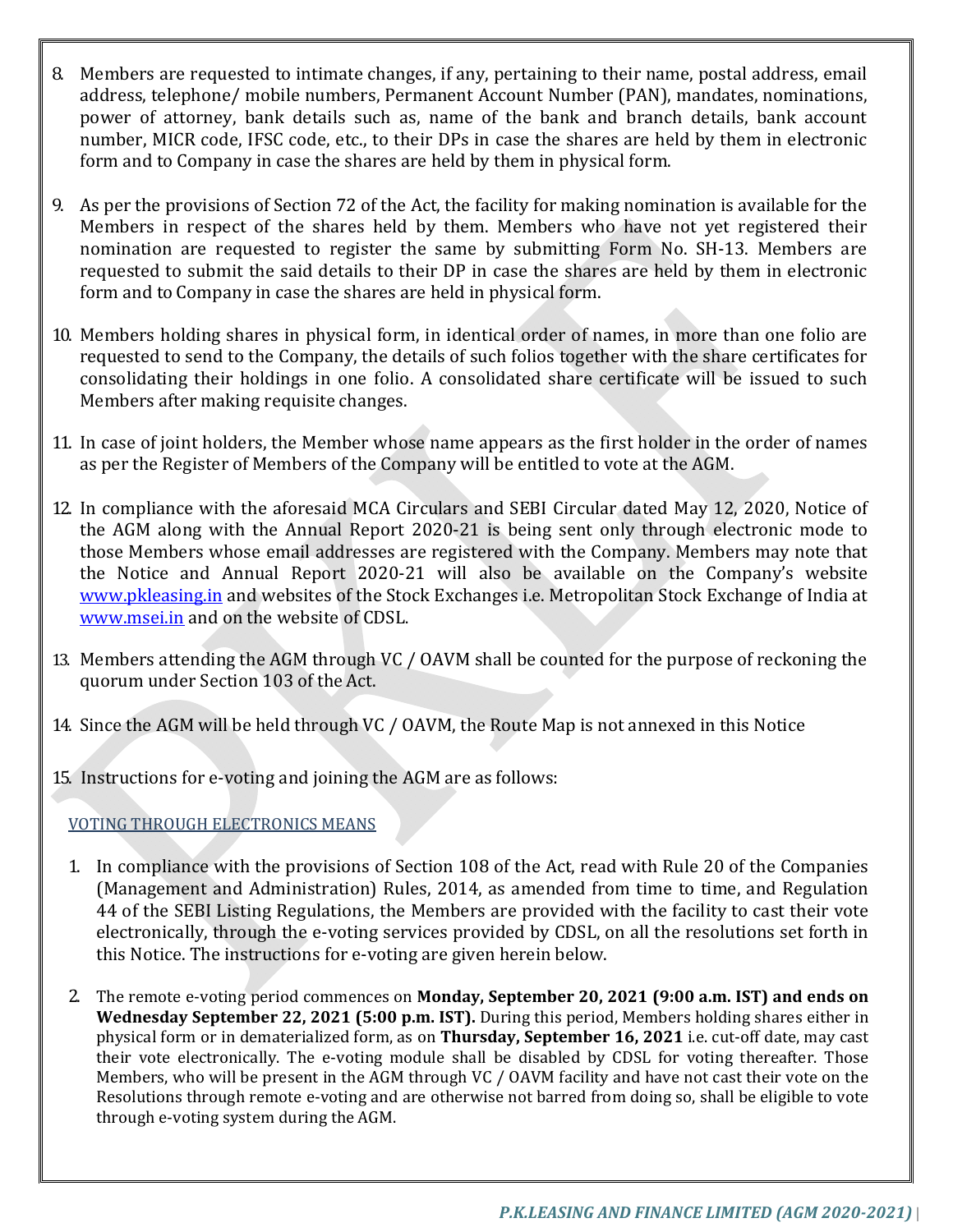- 3. The Board of Directors has appointed **Ms. Seema Manglunia (Membership No. FCS 9390) of Practicing Company Secretaries** as the Scrutinizer to scrutinize the voting during the AGM and remote e-voting process in a fair and transparent manner.
- 4. The Members who have cast their vote by remote e-voting prior to the AGM may also attend/ participate in the AGM through VC / OAVM but shall not be entitled to cast their vote again.
- 5. The voting rights of Members shall be in proportion to their shares in the paid-up equity share capital of the Company as on the cut-off date.
- 6. Any person, who acquires shares of the Company and becomes a Member of the Company after sending of the Notice and holding shares as of the cut-off date, may obtain the login ID and password by sending request at anilpklf@gmail.com However, if he/she is already registered with CDSL for remote e-voting then he/she can use his/her existing User ID and password for casting the vote

## **INSTRUCTIONS FOR SHAREHOLDERS ATTENDING THE AGM/EGM THROUGH VC/OAVM & E‐VOTING DURING MEETING ARE AS UNDER:**

- 1. The procedure for attending meeting & e-Voting on the day of the AGM/ EGM is same as the instructions mentioned above for e-voting.
- 2. The link for VC/OAVM to attend meeting will be available where the EVSN of Company will be displayed after successful login as per the instructions mentioned above for e-voting.
- 3. Shareholders who have voted through Remote e-Voting will be eligible to attend the meeting. However, they will not be eligible to vote at the AGM/EGM.
- 4. Shareholders are encouraged to join the Meeting through Laptops / IPads for better experience.
- 5. Further shareholders will be required to allow Camera and use Internet with a good speed to avoid any disturbance during the meeting.
- 6. Please note that Participants Connecting from Mobile Devices or Tablets or through Laptop connecting via Mobile Hotspot may experience Audio/Video loss due to Fluctuation in their respective network. It is therefore recommended to use Stable Wi-Fi or LAN Connection to mitigate any kind of aforesaid glitches.
- 7. Shareholders who would like to express their views/ask questions during the meeting may register themselves as a speaker by sending their request in advance at least **7 days prior to meeting** mentioning their name, demat account number/folio number, email id, mobile number at anilpklf@gmail.com. The shareholders who do not wish to speak during the AGM but have queries may send their queries in advance **7 days prior to meeting** mentioning their name, demat account number/folio number, email id, mobile number at anilpklf@gmail.com. These queries will be replied to by the company suitably by email.
- 8. Those shareholders who have registered themselves as a speaker will only be allowed to express their views/ask questions during the meeting.
- 9. Only those shareholders, who are present in the AGM through VC/OAVM facility and have not casted their vote on the Resolutions through remote e-Voting and are otherwise not barred from doing so, shall be eligible to vote through e-Voting system available during the AGM.
- 10. If any Votes are cast by the shareholders through the e-voting available during the AGM and if the same shareholders have not participated in the meeting through VC/OAVM facility, then the votes cast by such shareholders shall be considered invalid as the facility of e-voting during the meeting is available only to the shareholders attending the meeting.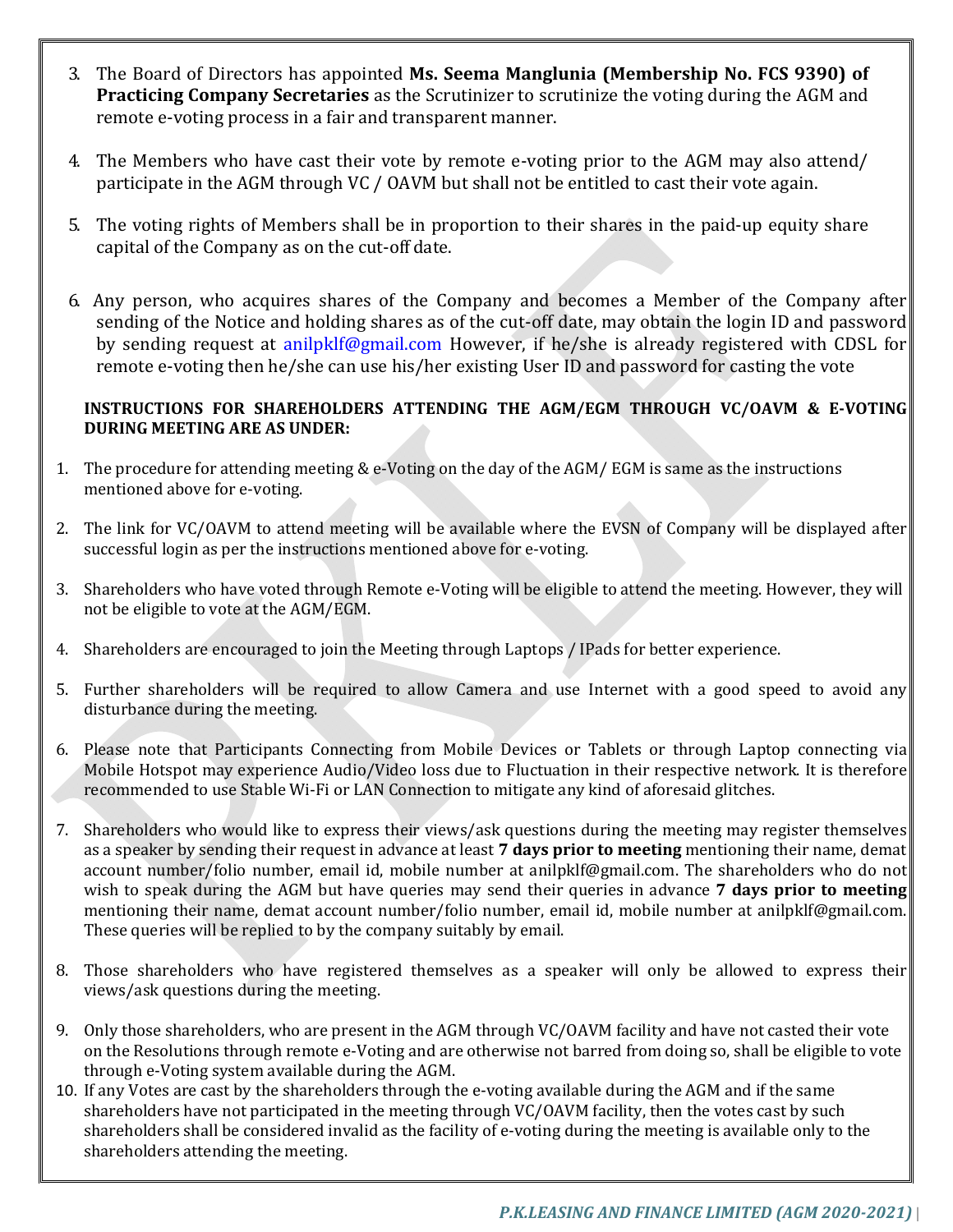# **PROCESS FOR E‐VOTING:**

- (i) The shareholders should log on to the e-voting website www.evotingindia.com during the voting period
- (ii) Click on "Shareholders" tab.
- (iii) Now enter your User ID
- a. For CDSL: 16 digits beneficiary ID,
- b. For NSDL: 8 Character DP ID followed by 8 Digits Client ID,
- c. Members holding shares in Physical Form should enter Folio Number registered with the Company, excluding the special characters.
- (iv) Next enter the Image Verification as displayed and Click on Login.
- (v) If you are holding shares in Demat form and had logged on to www.evotingindia.com and voted on an earlier voting of any company, then your existing password is to be used.
- (vi) If you are a first time user follow the steps given below:

|                                           | For Members holding shares in Demat Form and Physical Form                                                                                                                                                                                                                                                                                                                                                                   |
|-------------------------------------------|------------------------------------------------------------------------------------------------------------------------------------------------------------------------------------------------------------------------------------------------------------------------------------------------------------------------------------------------------------------------------------------------------------------------------|
| <b>PAN</b>                                | Enter your 10 digit alpha-numeric PAN issued by Income Tax Department<br>(Applicable for both demat shareholders as well as physical shareholders)<br>Members who have not updated their PAN<br>$\bullet$<br>with<br>the<br>Company/Depository Participant are requested to use the first two<br>letters of their name and the 8 digits of the sequence number in the<br>PAN Field.                                          |
|                                           | • In case the sequence number is less than 8 digits enter the applicable<br>number of 0's before the number after the first two characters of the<br>name in CAPITAL letters. Eg. If your name is Ramesh Kumar with<br>sequence number 1 then enter RA00000001 in the PAN Field.                                                                                                                                             |
| <b>DOB</b>                                | Enter the Date of Birth as recorded in your demat account with the depository<br>or in the company records for your folio in dd/mm/yyyy format                                                                                                                                                                                                                                                                               |
| <b>Bank</b><br>Account<br>Number<br>(DBD) | Enter the Bank Account Number as recorded in your demat account with the<br>depository or in the company records for your folio.<br>Please Enter the DOB or Bank Account Number in order to Login.<br>If both the details are not recorded with the depository or company<br>$\bullet$<br>then please enter the member-id / folio number in the Bank Account<br>Number details field as mentioned in above instruction (iv). |

- (vii) After entering these details appropriately, click on **"SUBMIT"** tab.
- (viii) Members holding shares in physical form will then directly reach the Company selection screen. However, members holding shares in demat form will now reach 'Password Creation' menu wherein they are required to mandatorily enter their login password in the new password field. Kindly note that this password is to be also used by the demat holders for voting for resolutions of any other company on which they are eligible to vote, provided that company opts for e-voting through CDSL platform. It is strongly recommended not to share your password with any other person and take utmost care to keep your password confidential.
- (ix) For Members holding shares in physical form, the details can be used only for e-voting on the resolutions contained in this Notice.
- (x) Click on the EVSN for the relevant Company Name i.e.**" P.K. LEASING & FINANCE LTD."** on which you choose to vote.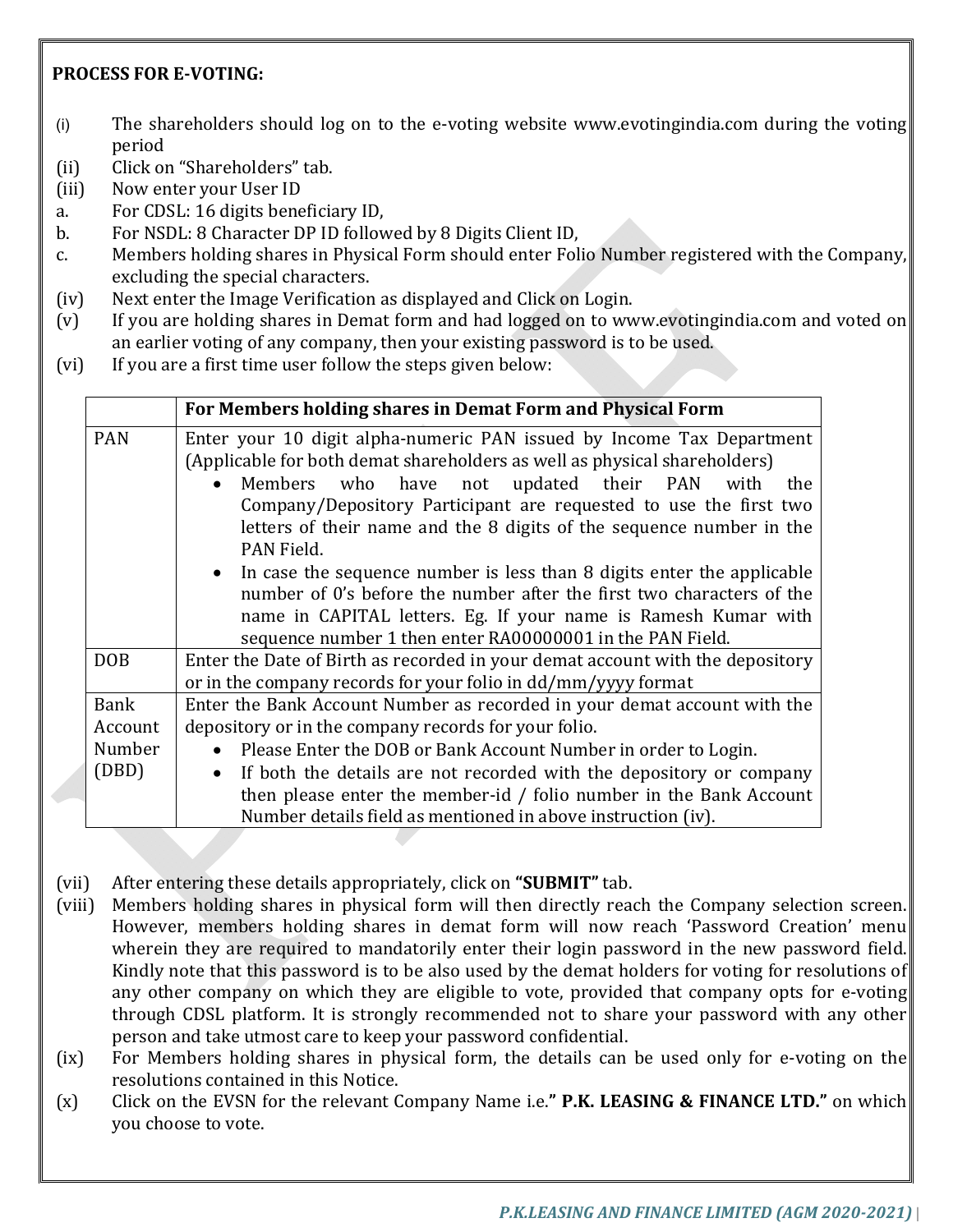- (xi) On the voting page, you will see **"RESOLUTION DESCRIPTION"** and against the same the option "YES/NO" for voting. Select the option YES or NO as desired. The option YES implies that you assent to the Resolution and option NO implies that you dissent to the Resolution.
- (xii) Click on the **"RESOLUTIONS FILE LINK"** if you wish to view the entire Resolution details.
- (xiii) After selecting the resolution you have decided to vote on, click on **"SUBMIT".** A confirmation box will be displayed. If you wish to confirm your vote, click on "OK", else to change your vote, click on "CANCEL" and accordingly modify your vote.
- (xiv) Once you **"CONFIRM"** your vote on the resolution, you will not be allowed to modify your vote.
- (xv) You can also take out print of the voting done by you by clicking on **"Click here to print"** option on the Voting page.
- (xvi) If Demat account holder has forgotten the same password then enter the User ID and the image verification code and click on Forgot Password & enter the details as prompted by the system.
- (xvii) **Note for Institutional Shareholders & Custodians:**
- Institutional shareholders (i.e. other than Individuals, HUF, and NRI etc.) and Custodians are required to log on to https://www.evotingindia.com and register themselves as Corporate.
- A scanned copy of the Registration Form bearing the stamp and sign of the entity should be emailed to helpdesk.evoting@cdslindia.com.
- After receiving the login details they have to create a compliance user which should be created using the admin login and password. The Compliance user would be able to link the account(s) for which they wish to vote on.
- The list of accounts should be mailed to helpdesk.evoting@cdslindia.com and on approval of the accounts they would be able to cast their vote.
- A scanned copy of the Board Resolution and Power of Attorney (POA) which they have issued in favour of the Custodian, if any, should be uploaded in PDF format in the system for the scrutinizer to verify the same.
- (xviii) In case you have any queries or issues regarding e-voting, you may refer the Frequently Asked Questions ("FAQs") and e-voting manual available at www.evotingindia.com under help section or write an email to helpdesk.evoting@cdslindia.com or contact them at 1800 22 5533.

(xix) Shareholders can also cast their vote using CDSL's mobile app m-voting available for android based mobiles. The m-voting app can be downloaded from Google Play Store. IPhone and Windows phone users can download the app from the App Store and the Windows Phone store. Please follow the instructions as prompted by the mobile app while voting on your mobile.